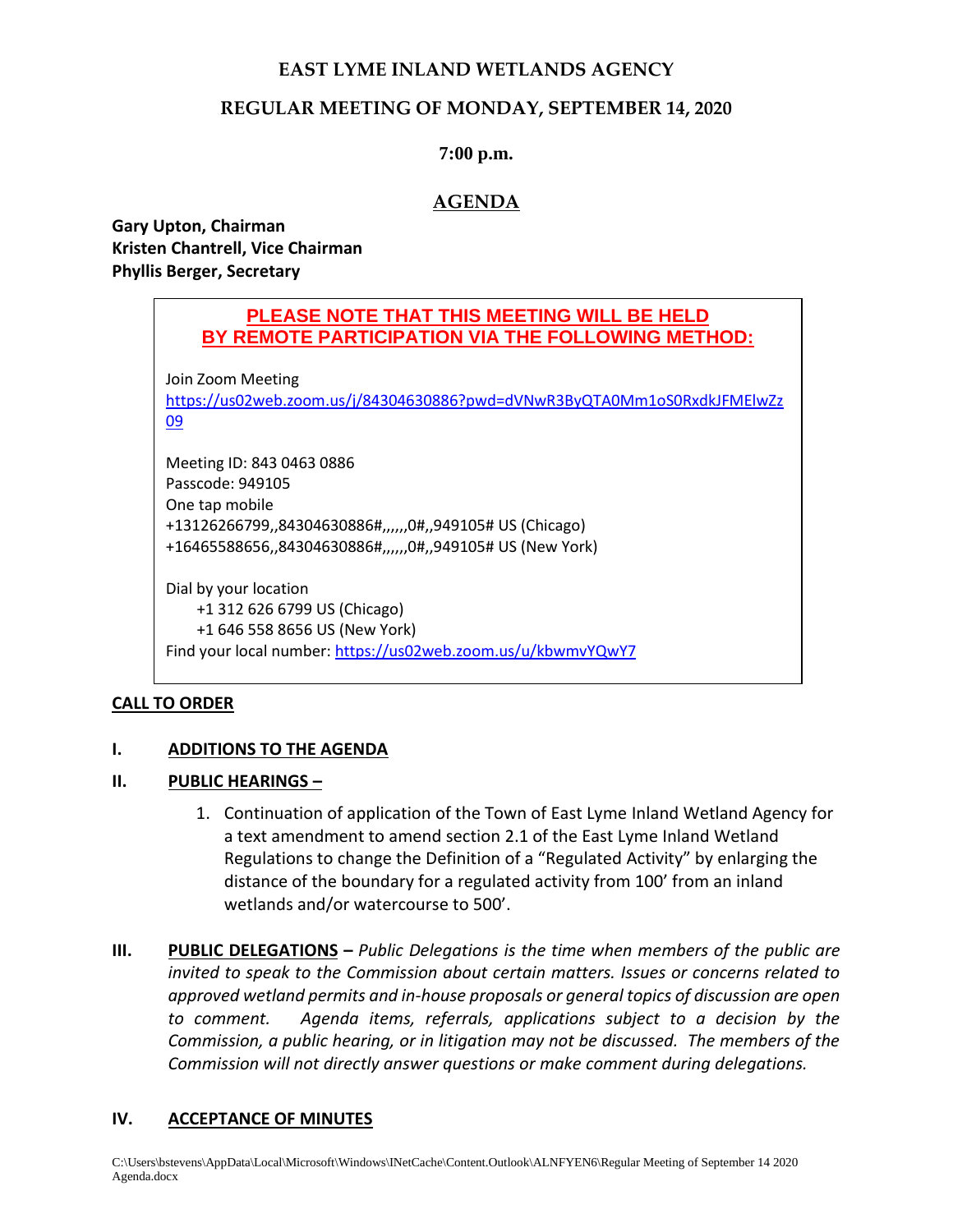- **A. Meeting Minutes of August 10, 2020 Show Cause Hearing**
- **B. Meeting Minutes of August 10, 2020 Regular Meeting**

# **V. EX-OFFICIO REPORT**

### **VI. PENDING APPLICATIONS**

A. Application of the Town of East Lyme Inland Wetland Agency for a text amendment to amend section 2.1 of the East Lyme Inland Wetland Regulations to change the Definition of a "Regulated Activity" by enlarging the distance of the boundary for a regulated activity from 100' from an inland wetlands and/or watercourse to 500'.

### **VII. NEW BUSINESS –**

**A. Application of Harvest Christian Fellowship of Niantic, for the construction of a Church;** Construction of an 8,450 square foot church building, a 72-car paved parking lot, and associated improvements on a 21.7± acre parcel located at North Bride Brook Road, East Lyme Assessor's Map 24.0, Lot 7. Limited clearing, grading and replanting of previously cultivated areas are proposed within a portion of the 100' upland review area. There will be no proposed activity within any wetlands area.

### **VIII. OLD BUSINESS-NONE**

### **VIV. REPORTS**

- **A. Chairman's Report**
- **B. Inland Wetlands Agent Report**
	- **i. Administrative Permits Issued**
	- **ii. Commission Issued Permits**
- **C. Enforcement**
	- **1. Cease and Desist; 297 Boston Post Road; Al Smith Owner, Jason Pazzaglia, Other;** Outside storage of equipment, construction materials, and the stockpiling of earthen materials including but not limited to yard debris, mulch, woodchips, gravel, topsoil and other woody debris within 100 feet of a watercourse without or in violation of an Inland Wetlands Permit.
- **D. Correspondence**
- **X. ADJOURNMENT**

## **\*\*Site Walk\*\***

## **The Site Walk for September 12 2020 will meet at 9:00 a.m. at the East Lyme Town Hall.**

# **NOTE**

Changes to the law allow that anyone wishing to petition for a public hearing on an application may submit a petition with 25 signatures to the Inland Wetlands Agency or its agent within 15